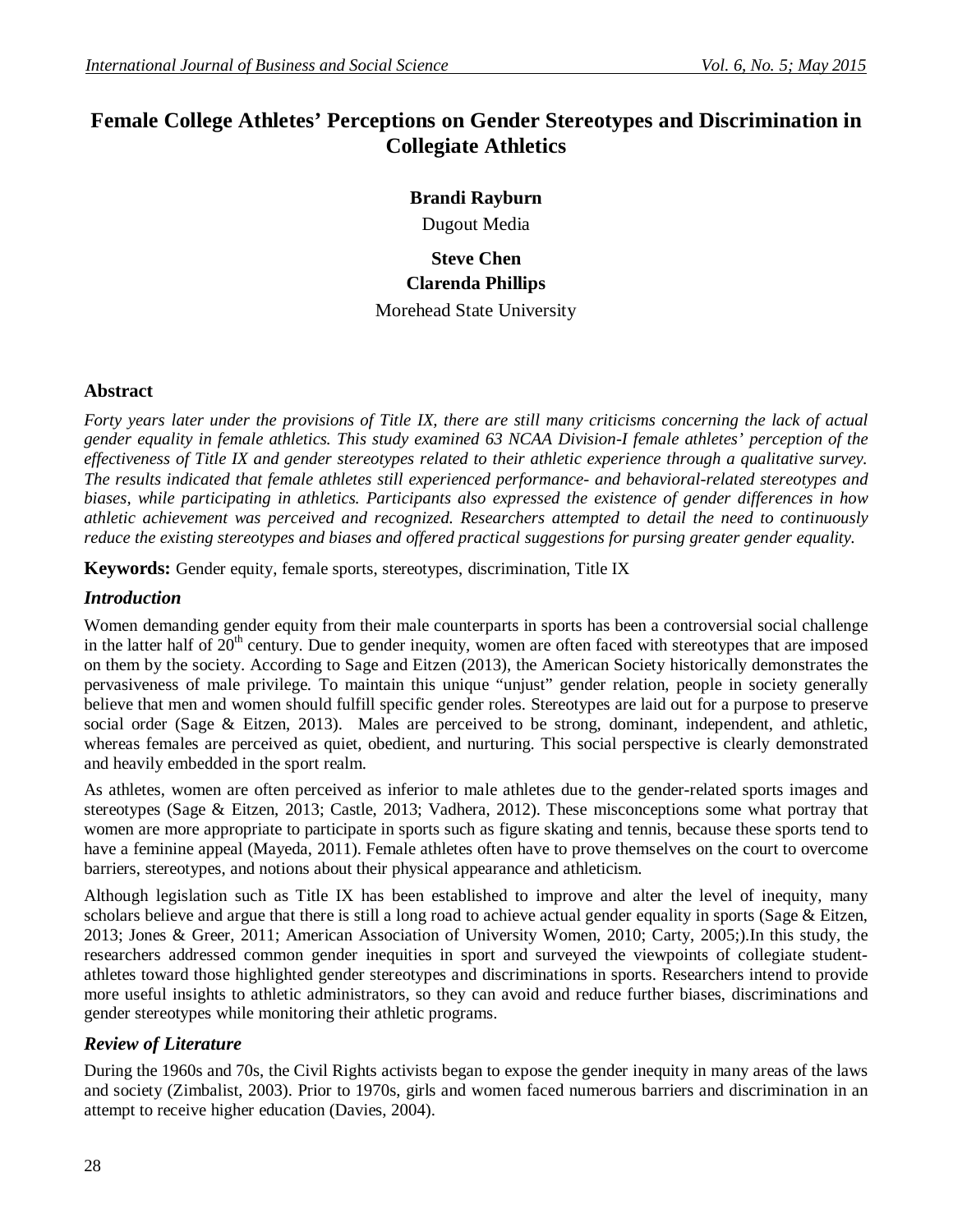One of the greatest accomplishments of the women's movement was to help the enactment of Title IX of the Education Amendments of 1972, which prohibited gender discriminatory practices by any federally funded organizations (Byrd, 2012). Although the original intent of Title IX is to help females gain access to higher education and academic fields such as auto mechanics, medicine, and law (U.S. Department of Education, 1997), a great surprising benefit resulted from this legislation is in the area of athletics and sports. After the enactment of Title IX, popularity and opportunities for female sports participation have increased exponentially from 294,000 in 1971 to 2.8 million in 2004 (Brake, 2004; Garber, 2002). In 2008-2009, 182,503 women competed in college athletics, which made up 43% of college athletes nationwide (National Women's Law Center, 2011). Title IX has also been credited for its strong influence on the development of many female professional sports, such as probasketball, beach volleyball, and soccer, (Garber, 2002; National Women's Law Center, 2011; Robinson, 2012) and a record-high number of female athletes in the 2012 London Olympic Games (Killion, 2012).

Research shows that participation in sports is associated with better self-esteem, better grades, and higher academic aspirations in female athletes' overall life (Sage & Eitzen, 2013). Additional benefits of participation in physical activity and sports for girls and women include reducing the risk of obesity, ceasing smoking behavior, developing greater confidence dealing with life challenges, earning better grades, and experiencing less depression (Cano&Sidransky, 2006; Eitzen & Sage, 2013; Withycombe, 2009; Withycombe, 2011; Yarbrough, 1996). The increased participation trends and numbers clearly show the successful impact of Title IX in female sports and individual wellbeing. The aforementioned positive factors imply that sport participation may bring a lot of benefits to the female athletes. Unfortunately, as women and girls continue to participate in sports and physical activities, the issues and trend of gender equity and discrimination also surface to the scene.

Gender equity in sports and athletics is a heavily discussed topic and a complex issue because of a lack of standards and polices to enforce the actual treatment (Hoeber, 2008; National Center for Policy Analysis, 1999). Hoeber (2008) attempted to better understand the meanings of gender equity in athletics by conducting in-depth interviews with 11 coaches and administrators and 17 athletes. Hoeber (2008) concluded three perspectives in viewing gender equity: (1) universal equity, (2) conditional equity, and (3) a women's-only issue. The "universal equity" concept is about having equal access for both genders to play sports and be encouraged in sports. According to the "conditional equity" perspective, although providing males and females with same opportunities and funds is noble, it is not always practical under some circumstances (American Association of University Women, 2010). For those who see gender equity as a "women's-only issue", they simply think the focus should be helping women's programs stay even with men's.

Regardless of the differences in each of the gender equity perspectives, all these perspectives exemplify the inferior status of female sports. Gender equity reminded us not to ignore the hegemonic masculinity ideology embedded in sports that served to privilege males over females (Hoeber, 2008). Cunningham and Sagas (2008) clearly illustrated the gender issues and discriminations existed in sport organizations at various levels (macro, meso, and micro).Many discriminatory symptoms and practices can easily be found in financial decision-making, creation of schedules, equipment and supplies, travel and per diem, number of coaching staffs, use of locker rooms and other facilities, and medical and training facilities and services (Priest, 1994; Robinson, 2012). More importantly, minority women's rights and participation were severely impacted since the feminist movement within interscholastic and intercollegiate athletics did not concern much about them (American Association of University Women, 2010; Yarbrough, 1996).

The essence of Title IX helps ensure that institutions are free of gender-based discrimination and harassment across all programs; however, gender stereotypes do not leave the mind of public, spectators, and female participants. Sports and athletics have always been associated with male superiority, masculinity, and the masculine domain. Females are perceived as the weaker gender in various aspects such as physicality, mentality, and emotion (Sage &Eitzen, 2013). Even if they can compete, they are not perceived as feminine (Jones & Greer, 2011). Men are heavily encouraged to participate in aggressive and competitive team sports, while women are steered to individual aesthetic appeal sports such as figure skating (Schmalz and Kersetter, 2006). Because of these stereotypes, many women did not participate in sports.

Mass media is one of the most influential agents in society that glorifies the masculinity and muscular image of sports (Jones, Murrell, & Jackson, 1999). Media may not purposefully marginalize or trivialize women's sports, but there are many evidences documenting that media favored and emphasized men's sports and masculinity (Cooky, Messner & Hextrum, 2013).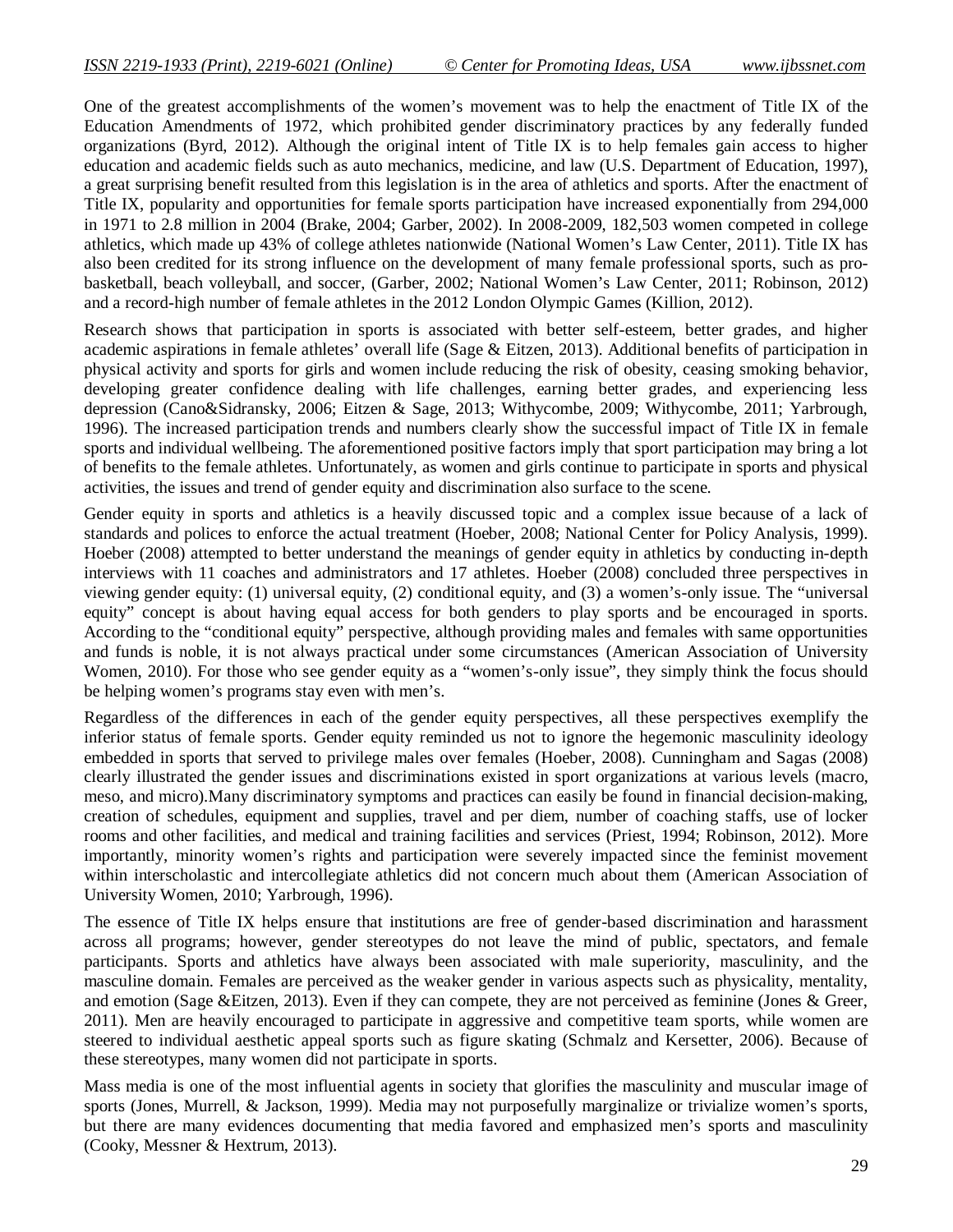If female sports had received any significant media coverage, the representation was often flooded with sexism, racism, homophobia, and ageism (Pye & Stroud, 2011; Fisher, Withycombe, & Prewitt, 2010). Male athletes are pervasively shown on the front cover of magazines in their uniforms, athletic equipment or naked body, while female athletes are often portrayed by showing their body with sexy and glamorous poses. Lindsey Vonn's Sport Illustrated cover picture clearly demonstrated this biased trend (Pye & Stroud, 2011).Olympian weightlifter, Sarah Robles had a very hard time getting sponsorship because of her large physique (Marcotte, 2012). Strong sportwomen would need to maintain a "beautiful" and "acceptable" appearance in order to conform to the heterosexist norms of society. This notion depicts the need of maintaining a balanced feminine image (Krane, 2001). Female beach volleyball players, divers, marathon runners would get a lot of media attention with their outfit rather than their actual sport performance or competition (Marcotte, 2012; Kane, 2011; Yu, 2009; Jones et al., 1999).

As spectator sports, female sports are not well respected, and are secondary to men's sports (Carty, 2005; McClurg & Blinde, 2002; Jones, et al., 1999). Past studies showed male sports received far more media coverage, broadcasting airtime and fees of broadcasting rights (Yu, 2009; Wann, Schrader, Allison, McGeorge, 1998).Despite the significant amount of progress has been made, according to the current amount of media coverage of female sports (less than 5%), it is easy for anyone to assume that women's sports are not popular and almost non-existent (Martinson, 2014).

Female athletes are not only being stereotyped by their ability and appearance, but also by their sexual orientation. Lesbian, homo, dyke, queer, tomboy, and butch are slang terms that are commonly used to stereotype female athletes as homosexuals (McClurg & Blinde, 2002; Griffin, 1998). Research has found that on average, one in every 10 Americans is gay, lesbian, or bisexual (Gorjestani, 2010). There are homosexual individuals in every profession; however, women in athletics are more likely to be labeled as a homosexual (Gorjestani, 2010). While competing sports that used to be the males' domain, female athletes tend to suffer from the notion of homophobia. The media puts even more pressure on female athletes by creating heterosexual femininity as a socially acceptable image. By utilizing the compulsory heterosexuality framework, Sartore and Cunningham (2009) identified how gender and sexual prejudice could impact female athletes' decision-making in sport participation. They found that female athletes were reluctant to participate, if their coaches were labeled as a gay or lesbian. Their parents would not allow them to continue to play for a homosexual coach as well.

According to Withycombe (2011), both gendered and racial stereotypes have dynamically impacted African American female athletes' athletic experience. Those negative stereotypes often trivialized African American female athletes' effort and achievement and triggered a sense of racial oppression. Therefore, Withycombe (2011) suggested that more studies should explore the sexist, racist, and classist incidences of African American female athletes' experiences at all levels sport participation in depth. From the academic perspective, Harrison, Stone, Shapiro, Yee, Boyd, & Rullan (2009) specifically pointed out that female college athletes were threatened by the notion of the "dumb-jock" stereotype. However, male athletes tended to care less about the association of the "dumb-jock" image.

## **Purpose and Significance of the Study**

It is researchers' strong belief that athletic participation should be a means for females to break off inaccurate stereotypes and prejudices, build their body, skills, confidence and self-esteem, and empower them to freely express ideas and identity including sexual preference and orientation. Although progress has been made through education and enactment of Title IX to achieve the goals and benefits for athletic participation, while looking at college athletics from an economic and social perspective, there are still many stereotypes, prejudices, and discriminatory practices in existence that prohibit female participants from reaching those ideal goals.

At the juncture of 40th year anniversary of Title IX, this study once again explored female student-athletes' perception on the stereotypes toward the female collegiate sports and the impact that Title IX has on women's sports in collegiate athletics. It is researchers' intention to utilize the findings to reiterate the existence and exploring the level of those traditional stereotypes and discrimination in female collegiate sports.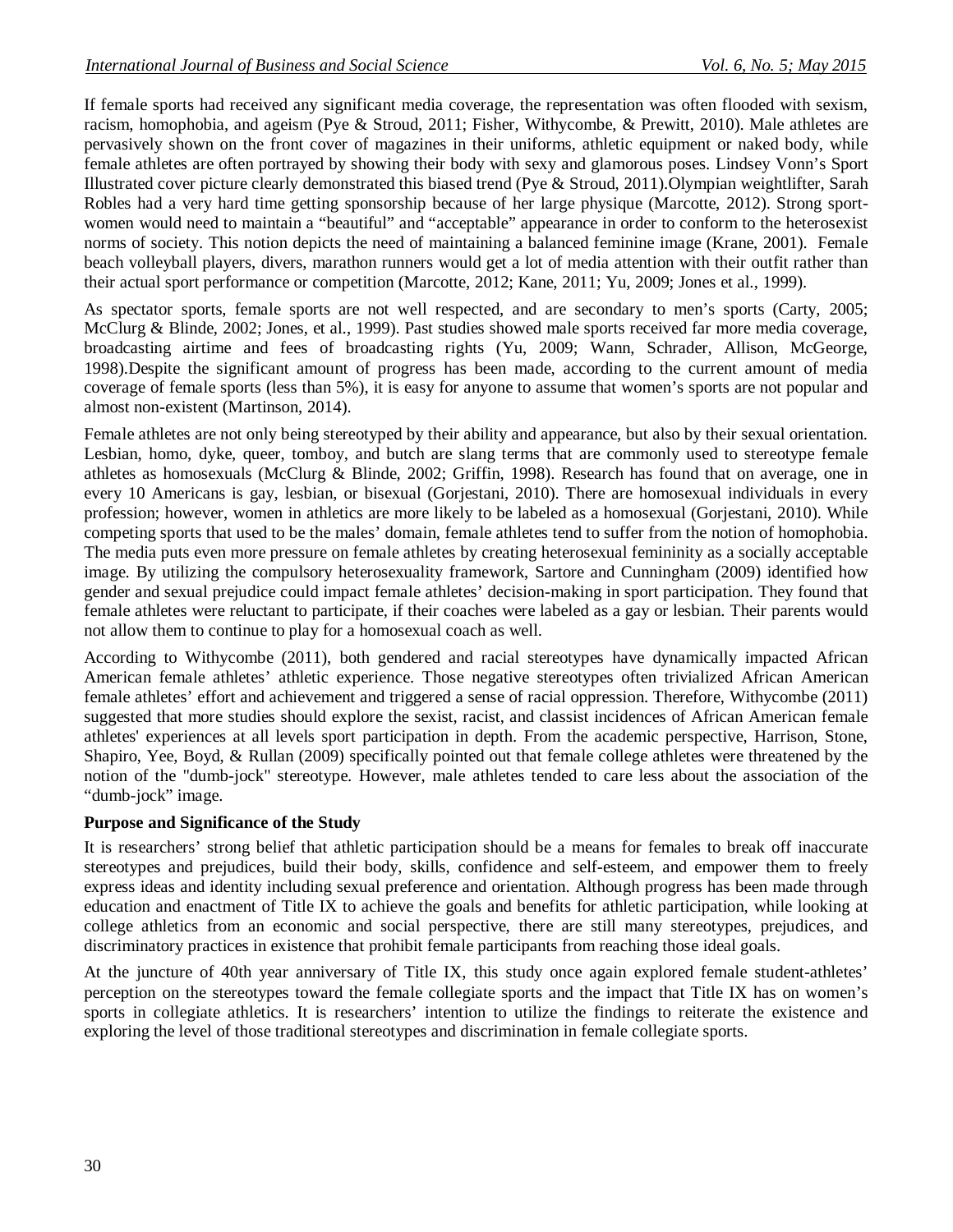## *Methods*

## **Participants**

The participants of the study include 63female student-athletes from two National Collegiate Athletic Association-affiliated Division-I schools, who participate in volleyball, softball, basketball, tennis, golf, and cross-country. Both institutions are members of the Ohio Valley Conference located in the eastern region of Kentucky, with quite similar amounts of participants representing each school (33 and 30respectively).

#### **Instrumentation and Procedure**

Participants were recruited with the support of surveyed institutions' athletic directors and coaches. After the Institutional Review Board of both institutions approved the project, the researchers brought blank surveys to many team meetings and invited the athletes to complete the survey. They were given the instruction concerning their rights of participation before giving their consent. The participants were recruited through a convenience sampling method.

The researchers surveyed participants with six open-ended interview questions that solicited participants' perceptions and opinions toward the traditional gender stereotypes and discrimination experienced by female athletes in collegiate athletics. Those stereotypes and discrimination were perceived by the media or experienced personally. The last two questions specifically examine participants' perception toward the effectiveness of the Title-IX and level of gender equality in collegiate sports. The survey questions are formulated based on the framework and concepts of past literatures relating to gender stereotypes and discriminatory issues in athletics and sports (Marcotte, 2012; Fisher et al, 2010; Cano & Sidransky, 2006; Krane, 2001; Miller & Heinrich., 2001; Yarbrough, 1996). A panel of sport management and sociology faculty members ( $n = 5$ ) further reviewed the questions to ensure the quality of the instrument. Table 1 displayed all of the question items of the survey.

## **Table 1: Interview Questions**

1. Do you believe there is a certain stereotype for female athletes? (For example, how you act on the playing field, how you dress, etc.) If so, what are they?

2. What are some stereotypes faced by female athletes?

3. Do you feel that as a female athlete, you have to fight certain stereotypes, whether the stereotypes are racial, religious, body image and sexual in nature?

4. Do you believe there's a difference in team or individual recognition based on gender?

5. Do you think that Title IX has been effective? Do you believe that most institutions are in compliance with Title IX? State your comment.

6. Do you believe there will be gender equality in sports? State your comment.

Data were collected between February and October of 2013.Participants were informed that their participation for the interview was strictly voluntary, and their survey responses would remain confidential. The researchers were able to approach and contact student-athletes in person to administer the survey with the support of their coaches and athletic academic advisors. Each participant was given the purpose of the study and instruction to complete the survey. By completing the survey, they had given their consent for the participation.

# *Data Analysis*

Each response of all qualitative questions was reviewed by at least two reviewers (researcher and researcher' project director or additional reviewer). The reviewer read the responses and summarized the responses by using key words to code the main themes. The reviewers compared the coded notes to consolidate similar key themes and terms together and tabulate the frequency of the appearance of those created terms or themes. If a consensus could not be reached, a third reviewer would be brought in to code the responses and to provide suggestions for formulating coherent themes. This process was adopted to ensure the reliability of the data collection process.

## *Results*

The first two survey questions dealt with common gender stereotypes or discrimination perceived by the female student athletes. In general, researchers categorized all the responses into two main themes. One theme is related to the perception on females' athletic performance. The other theme is concerned with the females' social behavior and image.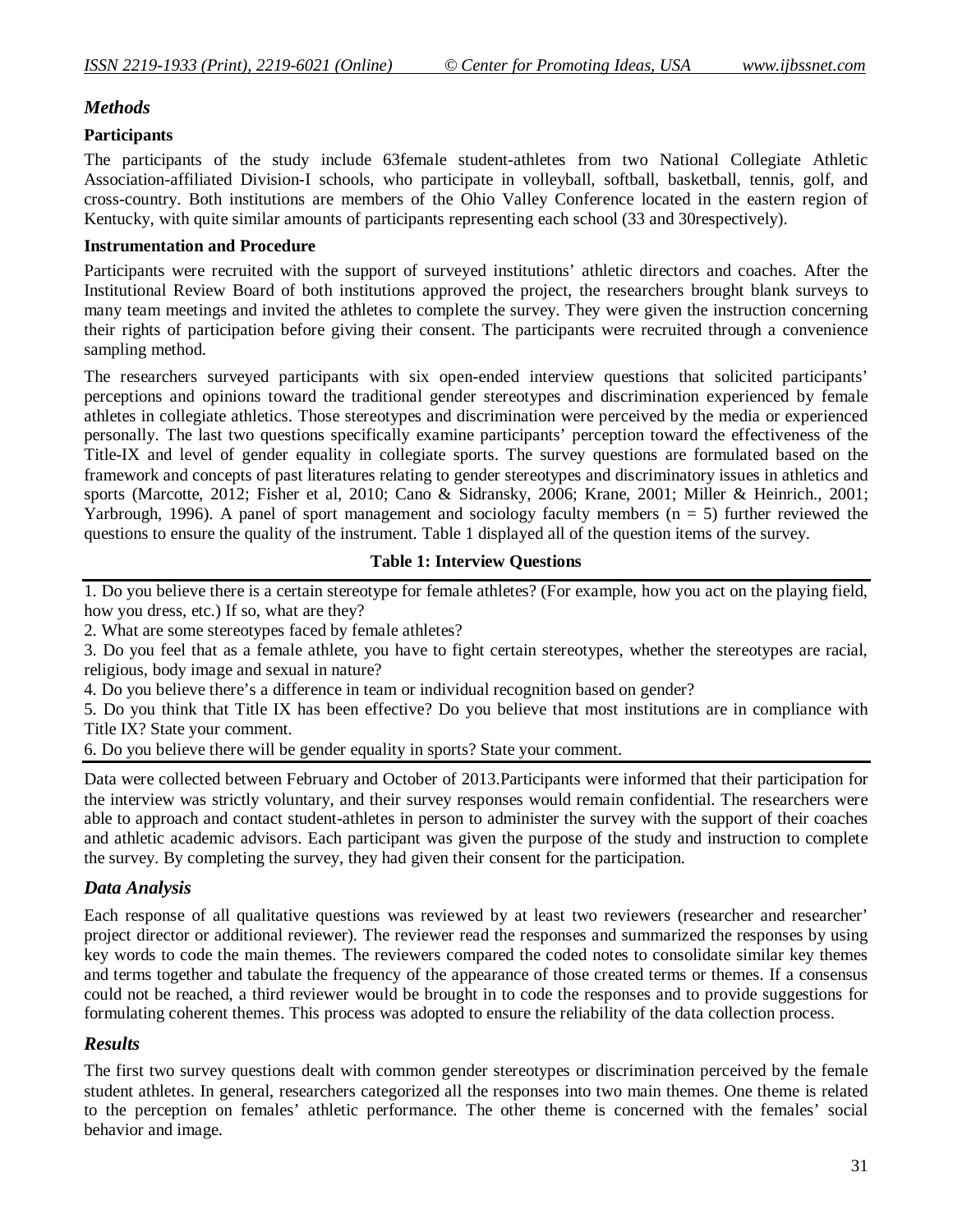For performance related stereotypes, the most common phrases or terms that described female athletes included: (1) ladies are not as good and strong as male athletes, (2) ladies are less tough and competitive, and (3) female sports are not popular and profitable. When dealing with the behavioral and image-related stereotypes, the most common responses were associated with terms such as: (1) being too manly, (2) not feminine enough in appearance (including the ways they act or dress), and (3) being perceived as lesbians.

The researchers further examined if the participants experienced any stereotypes and discrimination that they have fought against. Apparently, issues related to body image and sexual orientation were the main challenges faced by the athletes. Team athletes such as softball and basketball players tended to express these two types of issues more intensely. However, runners and tennis players were more likely to indicate that they had not experienced those types of issues personally. Please refer to Table 2 and 3 for detailed results on the summary of participants' qualitative responses.

| Theme                                                                       | <b>Frequency Count</b> |
|-----------------------------------------------------------------------------|------------------------|
| Top Performance–Related Stereotypes                                         |                        |
| 1. Female athletes are not as good or strong as men                         | (49)                   |
| 2. Female athletes are less tough and competitive                           | (17)                   |
| 3. Female sports are not popular and profitable                             | (6)                    |
| Top Behavioral and Image-Related Stereotypes                                |                        |
| 1. Being too manly and masculine                                            | (47)                   |
| 2. Being perceived as lesbians                                              | (35)                   |
| 3. Not feminine enough in appearance (including the ways they act or dress) | (29)                   |

#### **Table 2: Behavioral, Performance-Related, and Image-Related Stereotypes**

#### **Table 3: Personal Experienced Stereotypes**

| Theme                   | <b>Frequency Count</b> |  |
|-------------------------|------------------------|--|
| Body image              | (11)                   |  |
| Sexual orientation      | (10)                   |  |
| Not enough recognition  | (4)                    |  |
| *No personal experience | (10)                   |  |

There are a couple of unique points worthy of mentioning. Female athletes who participated in individual sport tended to express lesser degree (i.e., tennis and cross country) of prejudice and stereotype based on their sport experience. Minority athletes who played team sports (such as soccer and basketball) would comment that they had experienced severe degree of prejudice and stereotypes due to their appearance and race.

Nearly 80% of the participants agreed that there was a difference in popularity and recognition in sports based on gender. Some open-ended comments specified that the male sports received far more recognition than female sports. They believed that more recognition was given to the male sports regardless if they are team or individual sports. It also seemed that female athletes believed that have to fight for the spotlight and support constantly regardless of the level of their success.

The researchers asked the participants to describe the effectiveness of Title IX in terms of promotion in gender equity. A little more than half of the participants believed that most institutions were in compliance with Title IX in terms of offering the number of scholarships and opportunities for female athletes. Despite giving positive comments toward the effectiveness of Title IX in promoting gender equity, participants did not perceive that actual gender equity in sports existed. About one fourth of the responses indicated that gender equality in sports would never be achieved. They were pessimistic about the chance of achieving actual gender equality in sports. On the other hand, there were six responses that showed that "things" will get better.

# *Discussion*

After reviewing all the entries and responses provided by the participants, it was evident that many female team sport athletes still perceive and experience common gender stereotypes and biases. Based on participants' individual experience, about 16% of individuals expressed they had experienced prejudice or were stereotyped due to their appearance (body image related issues) and sexual orientation.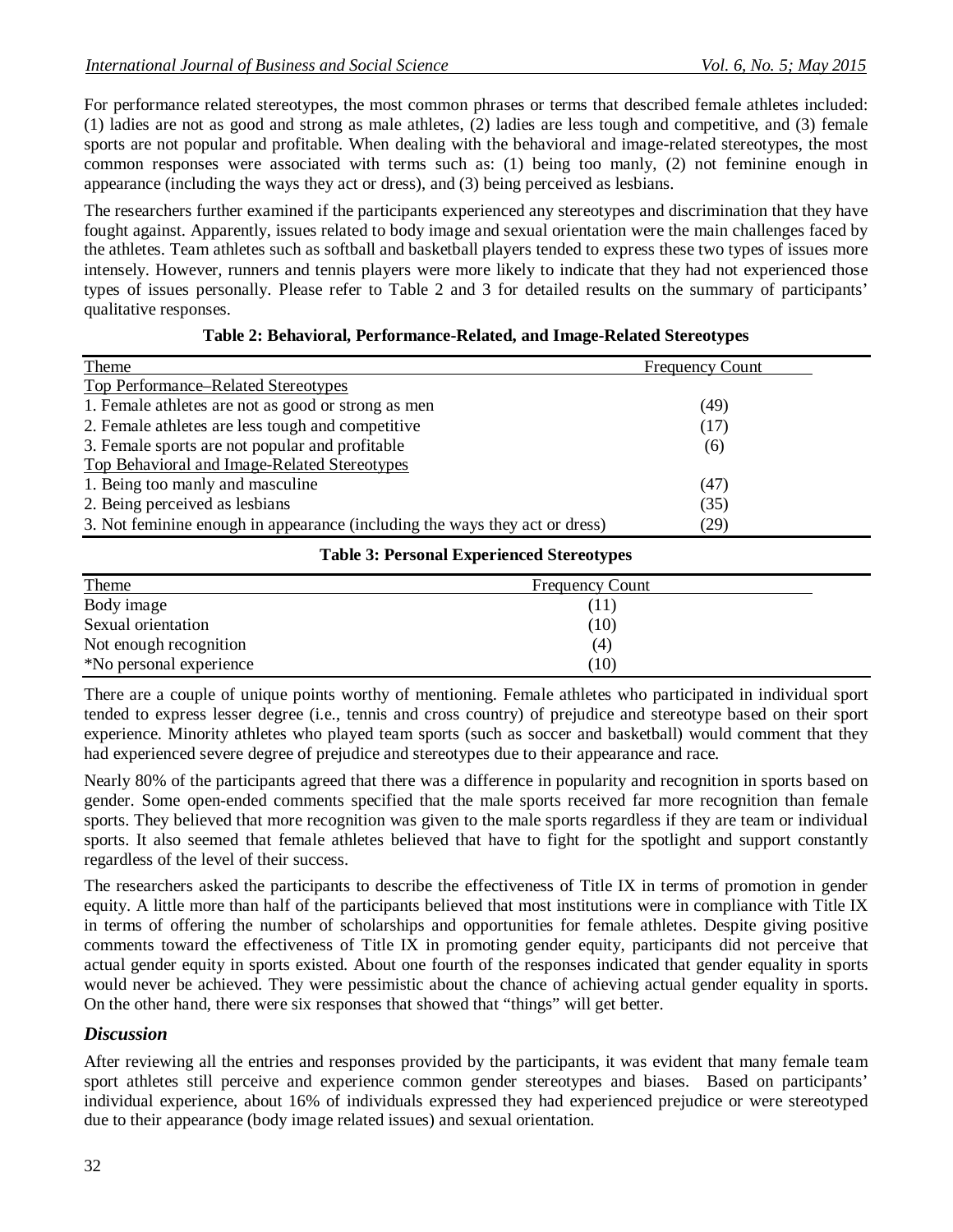Although Title IX has made a huge stride in changing the number of female sport participation and promoting gender equity, this study still shows that female athletes are not so optimistic about the existence of actual gender equality in sports. Female athletes must deal with stereotypes concerning their appearance and body image. Past literature indicated that body image and appearance are extremely important and has a lot of impact on female athletes' self-esteem (Sage & Eitzen, 2013; Sears, & Tracy, McBrier, 2011). Perhaps due to this notion, participants expressed that female athletes couldn't wear certain attire or outfits (i.e., baggy clothes, tight outfits, or something that exemplify sex appeal) and fear to look too muscular. Interestingly, some softball players expressed that they must wear make-up and bows in their hair to avoid being labeled as "lesbians". Female basketball players are afraid of being too masculine and manly, or exposing tattoos on their arms.

Despites the traditional stereotypes concerning female athletes' appearance and sexual orientation were wellrecognized (Griffin, 1998), some runners, tennis, and volleyball players specifically indicated that they did not personally experience those stereotypes, nor werr they being conscientious about those issues. In general, athletes of individual sports of current study tended to express lesser degree of stereotypes or prejudice than those of team-sport players did. This may be good news to see those individuals can be free from those types of stereotypes and discrimination. However, it seems individual-sports or certain team sports athletes (i.e., volleyball) were less likely to get stereotyped based on the nature of the sports and their physique that was built for their sport. They are often viewed as lean, agile, aesthetic and skillful rather than masculine and powerful. Certain participants' thoughts seems to confirm the acceptable cultural norms and beliefs about how female athletes should be look like (Mayeda, 2011; Schmalzand & Kersetter, 2006)

The stereotypes related to female athletes' performance on the court were probably the most detrimental factors that hurt female athletes' dignity. The findings of this study reaffirmed many problems identified by several past studies. Female athletes' performance and accomplishments were often devalued, under-recognized, and underappreciated (Withycombe, 201; Carty, 2005; Jones et al., 1999; Wann et al., 1998). If audiences do not appreciate that ladies can be strong, powerful, athletic and competitive, how can they obtain any popularity and respect from general public and media? Interestingly, runners and volleyball player were also less likely to express that male athletes tend to receive far more media recognition. This phenomenon may be caused by lack of the media attention for male runners and volleyball players. Female basketball and softball players would strongly purport that male basketball and baseball players got far more recognition and budget on travel and equipment. Male athletes would tend to glorify their individual contribution and performance. This is opposed to some of participants of this study who would credit their success to teamwork.

#### **Self-Reflection**

The primary researcher played collegiate basketball at both National Collegiate Athletic Association Division-I and Division-II level. She personally observed great level of gender inequality at both of these institutions. Media attention and fan support were clearly favored toward men's basketball teams despite the success level. The gap was even stronger at the Division-I institution than the Division-II school. People would assume that female basketball players were likely to be homosexual because they were usually stronger and less feminine than female non-athlete students (McClurg & Blinde, 2002). Many aforementioned studies and reports had pointed out that the primary researcher's experience was not a unique individual case. Many female student-athletes are competing extremely hard to break those stereotypes and show the world that they can be feminine and athletic at the same time. As a lesbian, the primary researcher could understand and sympathize with others alike who are struggling to fit in and try to conform to the social expectations and norms daily.

#### *Conclusions*

For more than 40 years, Title IX has given females the opportunity to play and participate in sports like their male counterparts. This legislation laid the foundation of women's athletics in American history. Progress has been made in both education and sports. Since Title IX was instated, there has been a shift in the American culture that has begun to treat women as equals. Despite the progress that Title IX has made in promoting female participation, there is still a long road for our society to achieve actual gender equality. The primary researcher's personal participation in collegiate basketball gave her many amazing learning opportunities. She also encountered criticism and stereotypes challenging her femininity and sexual orientation, and appropriate appearance and image as well. Women in sports will face many stereotypes thrown at them.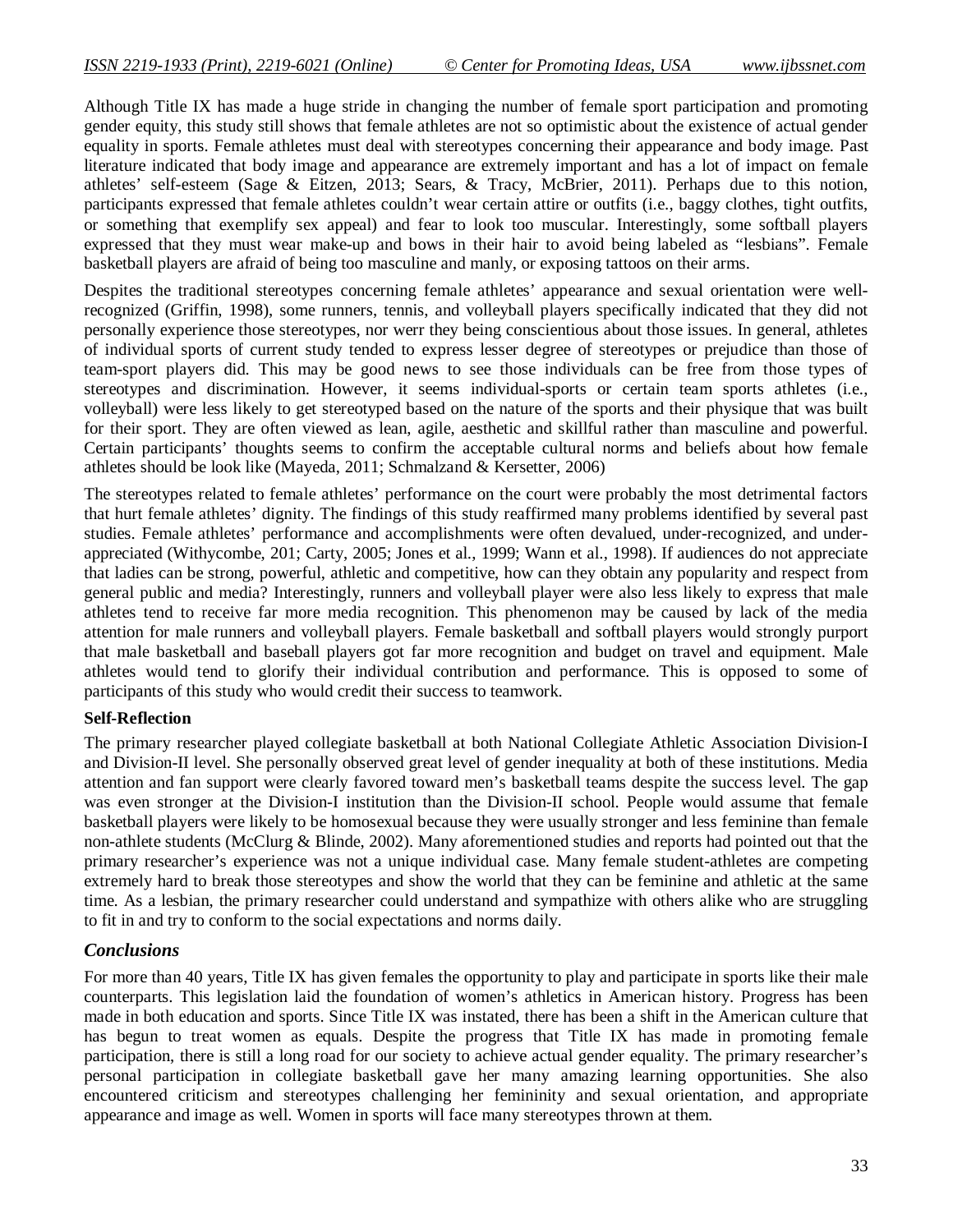However, it is important not to let those stereotypes defeat them, but to use them as motivators to change society's perceptions.

Undoubtedly, today's collegiate female athletes still greatly impacted by sexual stereotypes. They must be very conscientious about how to behave and dress themselves in front the eyes of public. They would need to be careful about expressing their sexual orientation in order to avoid homophobic related conversations or criticisms. According to McClurg & Blinde (2002), more female athletes began to believe their participation in sports did challenge society's perception and acceptance of women in sports. They tended to dissociate themselves from traditional feminism and gender issues because of the negative perceptions society associates with the team. Female gymnasts and softball players had embraced their athleticism and practiced the concept of "selective femininity" by not performing femininity in some social contexts (Ross & Shinew, 2008). For example, they would choose to put little effort into appearance to maintain a feminine image. This is a great way to express female athletes' free will and empower them to be their true self. Female athletes should be encouraged to fight the misrepresentation by the media (Fisher et al., 2010).

Apparently, no direct comment from the participants of this sample group indicated their concern on the association of "dumb-jock" notion with the athletic identity. Although this study did not reveal the similar finding as Miller and Heinrich's (2001) study, this is probably a positive sign, since they did not associate their athletic identity with a negative image of poor academic performance. Wrisberg, Withycombe, Loberg and Simpson (2011) suggested the proper services provided by sport psychology agency can help student-athletes dealing with performance-related and life-related problems. At this moment, the support on life-related issues such as managing a balanced athletic-academic life, handling stereotypes, prejudice, and pressure, and adjusting social life seemed to be less valued and underutilized. It would be ideal if the institutions can educate female studentathletes about the existing implicit social and gender biases and stereotypes. With the help of the athletic coaches, athletic administrators can implement educational workshops and counseling support to help student-athletes develop proper perspective to fight against prejudices and stereotypes

Women have tackled the stereotype that they should not participate in sports, show aggressiveness, or compete. Instead, they began to embrace physical strength and athletic prowess within the purview of femininity. Title IX should not be viewed as a rule that just deals with unequal number of scholarships or funds in gender. Nor should it be viewed as a cause that chops down men's programs due to lack of funds (Zimbalist, 2003). We should continue to inform general public, especially young females, about the impact of Title IX and be aware of its shortcoming as well (surprisingly, there were four respondents that did not know what Title IX is). The inequality and sexism are masked under the struggling economy. The pervasiveness of gender stereotypes, biases, and sexism are at the root of cause that prevent the achievement of actual gender equality. The researchers strongly insist that institutions of higher education have the obligation and responsibility to educate the essence of gender equality to every student. Furthermore, female athletes should be given the training and counseling to empower them face and break those ignorant gender inequality and stereotypes. The researchers' institution has a student club named "Student Association for Gender Equality" (SAGE). This organization should be a great partner to team up with the institution's athletic department to involve female students in training for awareness and activities for empowering oneself.

## *References*

- American Association of University Women. (2010). Title IX equality in school athletics. Retrieved from http://www.aauw.org/act/issue\_advocacy/actionpages/upload/TitleIX\_111.pdf
- Brake, D. (2004). Revisiting Title IX's feminist legacy: Moving beyond the Three-Part Test, 12 a.m. American University Journal of Gender, Social Policy, & the Law, 12, 453; 455.
- Byrd, L. (2012). Title IX: Past and present. Retrieved from http://voices.yahoo.com/title-ix-past-present-1802991.html
- Cano, K., &Sidransky, J. (2006). Girl athletes tackle stereotypes in the field, on the waves. The New York Amsterdam News, 97(43), 20.
- Carty, V. (2005). Textual portrayals of female athletes. Frontiers: A Journal of Women Studies, 26(2), 132-155.
- Castle, K. J. (2013). Gender discrimination in sports. Retrieved from http://www.livestrong.com/article/247625 gender-discrimination-in-sports/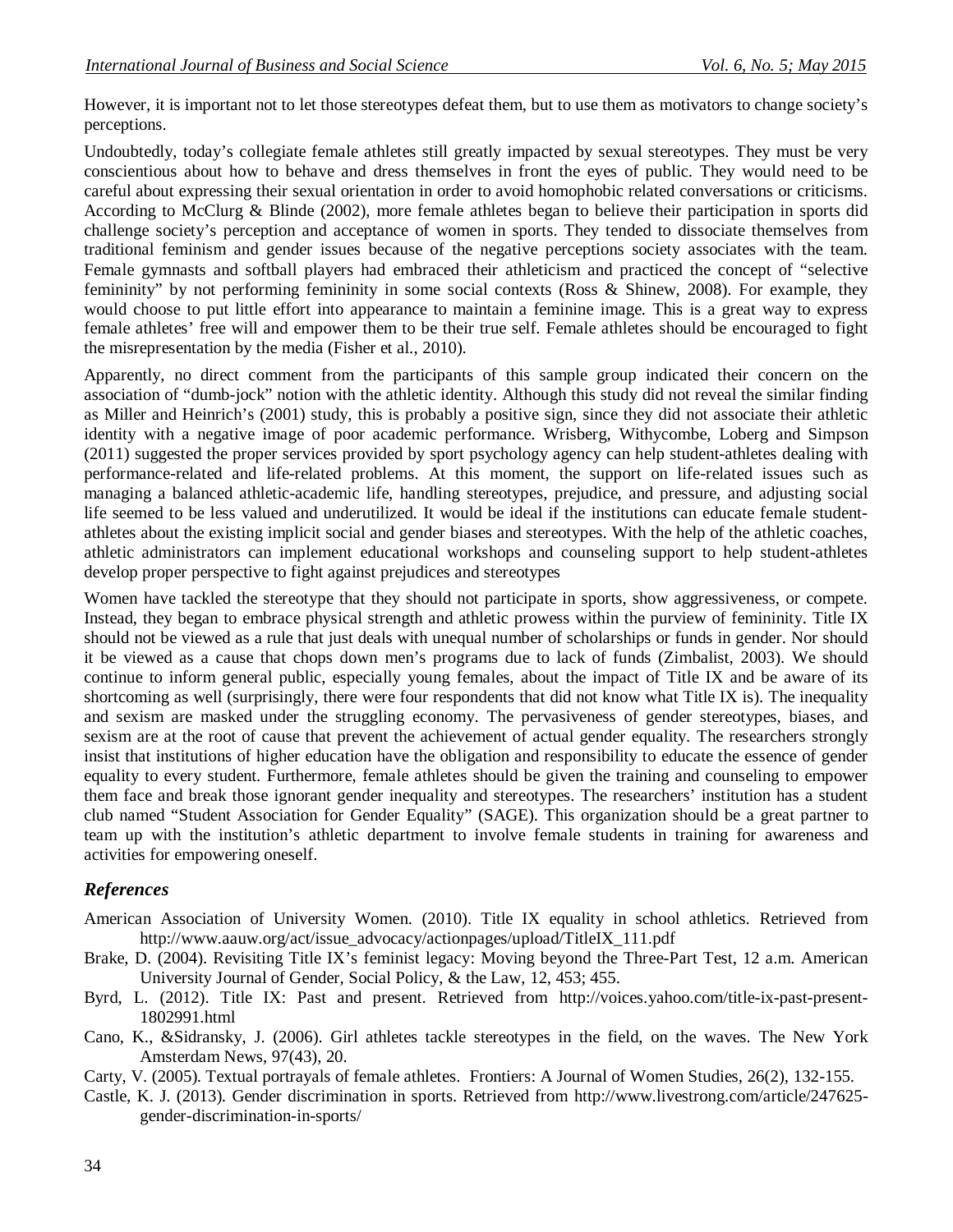- Cooky, C., Messner, M. A., &Hextrum, R. H. (2013). Women play sport, but not on TV: A longitudinal study of televised news. Communication and Sports, 00(0), 1-28. DOI: 10.1177/2167479513476947
- Cunningham, G. B., & Sagas, M. (2008). Gender and sex diversity in sport organizations: Introduction to a special issue. Sex Roles, 58: 8-9. DOI: 10.1007/s11199-007-9360-8
- Davies, J. (2004). Title IX educational amendments. Retrieved from http://www.encyclopedia.com/doc/1G2- 3407400284.html
- Fisher, L. A., Withycombe, J. L., & Prewitt, T. R. (2010). Putting one's "game face" on: Media representations of female athletes. The Moving Towards Justice Series: A Project of NAGW's Inclusion & Social Justice Committee.
- Garber, G. (2002). Landmark law faces new challenges even now. Retrieved from http://espn.go.com/gen/womenandsports/020619title9.html
- Gorjestaini, K. (2010). Opening the last closet. Retrieved from http://columbiasportsjournalism.com/2010/07/01/opening-the-last-closet/
- Griffin, P. (1998). Strong women, deep closets: Lesbians and homophobia in sport. Human Kinetics: Windsor, Ontario.
- Harrison, C. K., Stone, J., Shapiro, J., Yee, S., Boyd, J. A., &Rullan, V. (2009). Journal of Sport & Social Issues, 33(1), 78-96.
- Hoeber, L. (2008). Gender equity for athletes: Multiple understanding of an organizational value. Sex Roles, 58: 58-71. DOI: 10.1007s/11199-007-9320-3
- Jones, A., & Greer, J. (2011). You don't look like an athlete: The effects of feminine appearance on audience perceptions of female athletes and women's sports. Journal of Sport Behavior, 34(4), 358-377.
- Jones, R., Murrell, A. J., & Jackson, J. (1999). Pretty versus powerful in the sport pages: Print media coverage of U.S. Olympic gold medal winning teams. Journal of Sport & Social Issues, 23(2), 182-192.
- Kane, M. J. (2011). Sex sells sex, not women's sports. The Nation. Retrieved from http://www.thenation.com/article/162390/sex-sells-sex-not-womens-sports
- Killion, A. (2012, August 12). Inside Olympics sports. Sports Illustrated.com, Retrieved from http://sportsillustrated.nn.com/2012/olympics/2012/writers
- Krane, V. (2001). We can be athletic and feminine, but do we want to? Challenging hegemonic femininity in women's sport. Quest, 53, 115-133.
- Mayeda, D. (2011). Feminizing sport's elite female stars. Retrieved from http://www.sociologyinfocus.com/2011/09/14/feminizing-sports-elite-female-stars/
- Marcotte, A. (2012, August 4). Athletes don't wear high heels. Retrieved from http://www.salon.com/2012/08/04/olympics\_girls\_go\_bad\_boy\_salpart/
- Martinson, J. (2014). No increase in women's sport coverage since the 2012 Olympics.http://www.theguardian.com/lifeandstyle/womens-blog/2014/mar/13/womens-sportnewspaper-coverage-birmingham-university
- McClung, L., &Blinde, E. (2002). Sensitivity to gender issues: Accounts of women intercollegiate athletes. International Sports Journal, 117-133.
- Miller, J. L., &Heinrich, M. (2001). Gender role conflict in middle school and college female athletes and nonathletes. Physical Educator, 58(3), 124-134.
- National Center for Policy Analysis (1999).Men's sports jeopardized by Title IX. Retrieved from http://www.ncpa.org/pi/edu/pd080999b.html.
- National Women's Law Center (2011). The battle for gender equality in athletics in colleges and universities. Retrieved from

http://www.nwlc.org/sites/default/files/pdfs/battle for gender equity in college athletics.pdf

- Priest, L. (1994). Promoting gender equity in middle and secondary school sports programs. Retrieved from http://www.ericdigests.org/1994/equity.htm
- Pye, D., & Stroud, S. (2011). Covering female athletes. Retrieved from http://moody.utexas.edu/sites/communication.utexas.edu/files/attachments/tpsm/cs%20Covering%20Fem ale%20Athletes.pdf
- Robinson, D. (2012). Title IX competes with true gender equality. Desert News. Retrieved from http://www.deseretnews.com/article/765574374/Title-IX-competes-with-true-genderequality.html?pg=all